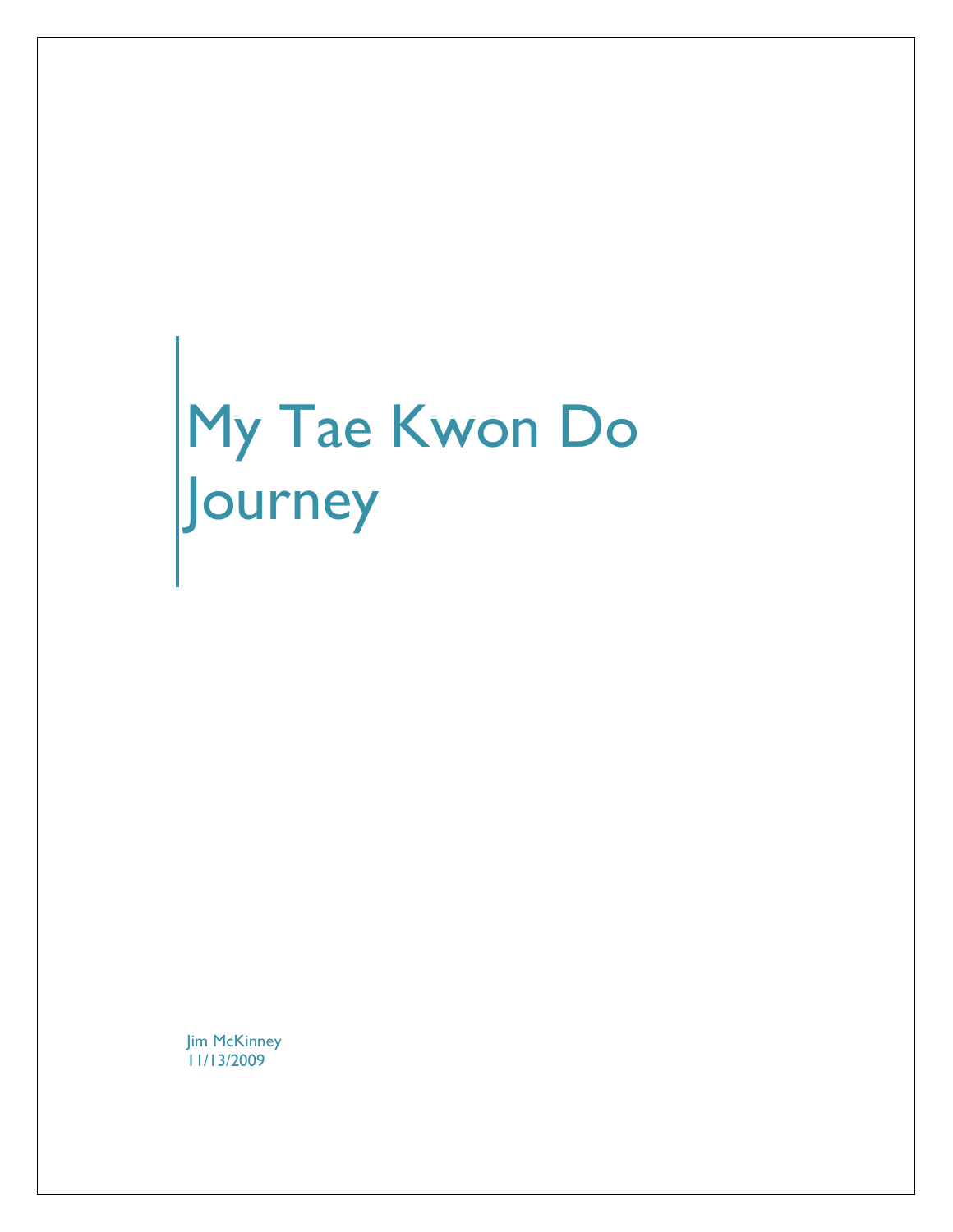My Tae Kwon Do journey started when one summer day my wife came home from teaching at the Graceland University Upward Bound program. That particular day Mr. John Meek brought his class to Graceland to do a demonstration for the Upward Bound students. When she came home, she announced that we all needed to try this Tae Kwon Do thing out. She thought it was so cool! We agreed that our two sons, then ages 10 and 6, and I would go observe a class and perhaps even try it out.

We started as typical white belts, completely out of shape and generally nonathletic. We were told the same things most white belts are told, that the first few weeks would be very confusing and full of lots of new information. But if we were to give it a chance, it would become more natural.

Through most of my life, I have given an adequate amount of effort for whatever I found myself doing, which was primarily academics. This has resulted in some success, but not the best I could achieve. As I became an adult, this attitude began to change. I wanted to get involved in various volunteer capacities, mostly for the sake of young children or youth. Professionally, I wanted more than the position I started in. Adequate effort was no longer good enough.

When we began Tae Kwon Do, it was with this relatively new sense of wanting to do my best. Tae Kwon Do became my new passion. Tae Kwon Do was not and is not the only thing going on in my life. My kids were and continue to be involved in various forms of musical performance, I have been directing a summer church camp for middle school-aged kids for the past few years, I led the board of directors for a local daycare/preschool facility (and continue to be an active board member) and I've participated in a council of people involved in youth ministry for kids ranging from preschool to seniors in high school. However, when I do Tae Kwon Do I do my best and that is what I encourage my family to do as they participate with me.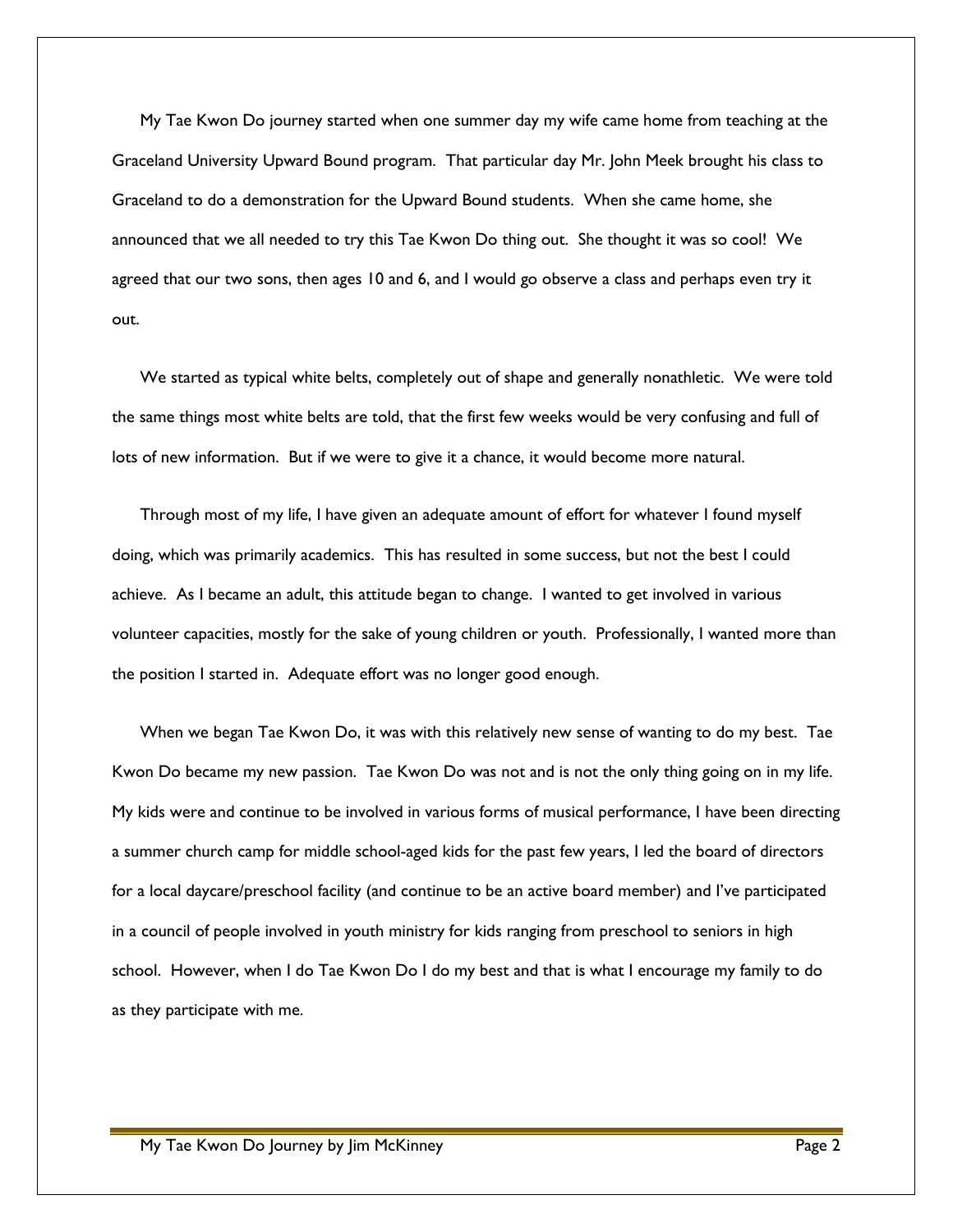I recall first learning the tenets of Tae Kwon Do early in my training. Some of them were concepts that have been part of my life for a very long time; others were brand new to me.

Courtesy is something my parents have taught me from a very young age. Although I've not always been successful, their intention was always for me to be respectful of other people, their opinions and their values. My time taking Tae Kwon Do classes has only served to reinforce this value.

Integrity is a personal favorite. Although it is also something my parents felt strongly about, it isn't one they needed to drill into me. Integrity has been part of my personality and therefore my life for many years. Now I work hard to instill it into my kids' lives so it is just as important to them. I always expect the truth and honesty from them. Of course they are still young, so it is a work in progress.

Perseverance is the tenet that expressed itself most clearly early in my Tae Kwon Do training. As yellow belts, my boys and I continued our training with the goal of reaching orange belt. It was the next step after all. I remember Mr. Tom Strade, who occasionally taught our classes in Lamoni, telling me my boys and I should skip the next test because we weren't quite ready. Although we were progressing along learning our forms and one-steps, he wasn't quite satisfied with our progress in general technique and felt we should spend more time working on it before testing. For me this was a challenge to do better so we could test at the next opportunity. The perseverance was not wanting to accept "no, you can't test this time" for an answer.

Self Control has been an interesting challenge. I've never really had a problem with physical self control; I've never had the physical strength or prowess to warrant losing it. As my self-confidence has grown in my own ability to defend myself and my family, I find myself having to mentally take control of my emotions when I'm confronted by situations that make me angry enough to lose it. I suppose that means in my Tae Kwon Do life, self control is my double-edged sword.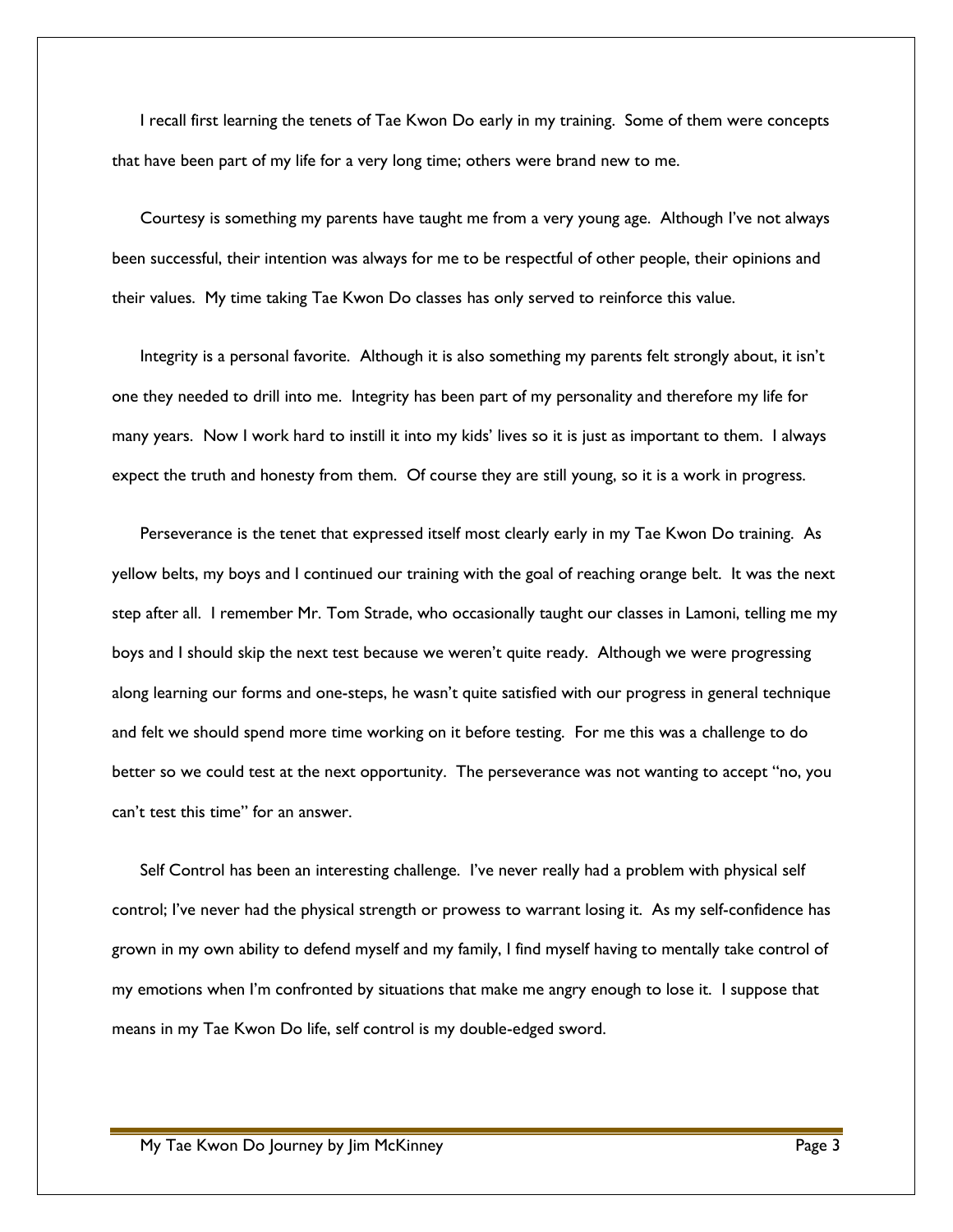Indomitable Spirit is the tenet that is newest to my experience. It isn't that I've ever felt like I've been conquered or could be conquered mentally or physically, but my exposure to this tenet has left me feeling as though protecting myself and my family is actually achievable. However, due to recent happenings in my work and personal life, which I cannot expand upon, I find myself realizing that indomitable spirit has as much to do with one's ability to face challenges far more difficult than physical confrontation. In fact, physical confrontation would be welcome compared to these new developments. I believe I can still rely upon my Tae Kwon Do experience and lessons from my excellent instructors and mentors to carry me, and my family, through these difficult times.

It seems appropriate to acknowledge a few people who have either helped me along my Tae Kwon Do journey or even made it possible. First and foremost I'd thank my wife, Jennifer, and my kids, Ryan, Tyler and Megan. They've all been supportive by making Tae Kwon Do our family's passion, not just mine. That means when I go to class, it isn't always about me, it's our family activity and brings me great joy to see them achieve their best. They have also been supportive when it has been just me making those regular trips to Bethany for additional classes. Further, I'd like to thank my parents and my wife's parents. When the kids were too young to participate or just didn't have the same motivation to go to class, our parents were there to take care of them and then show interest in our progress to keep our interest and motivation high.

I'd also like to thank my fellow classmates. While Lamoni will always be my home school, the students in Bethany have always treated me and my family as one of their own. Students in Lamoni, such as Mr. Ben Brenizer and his brothers, Michael Jordison, Clayton Hill, Matt and Gabe Denney and Scott Farnsworth, as well as my own family, have challenged me through the ranks to make me a better martial artist. Students in Bethany have accepted me as a senior belt and mentor as they continue to grow and develop in their own Tae Kwon Do journey.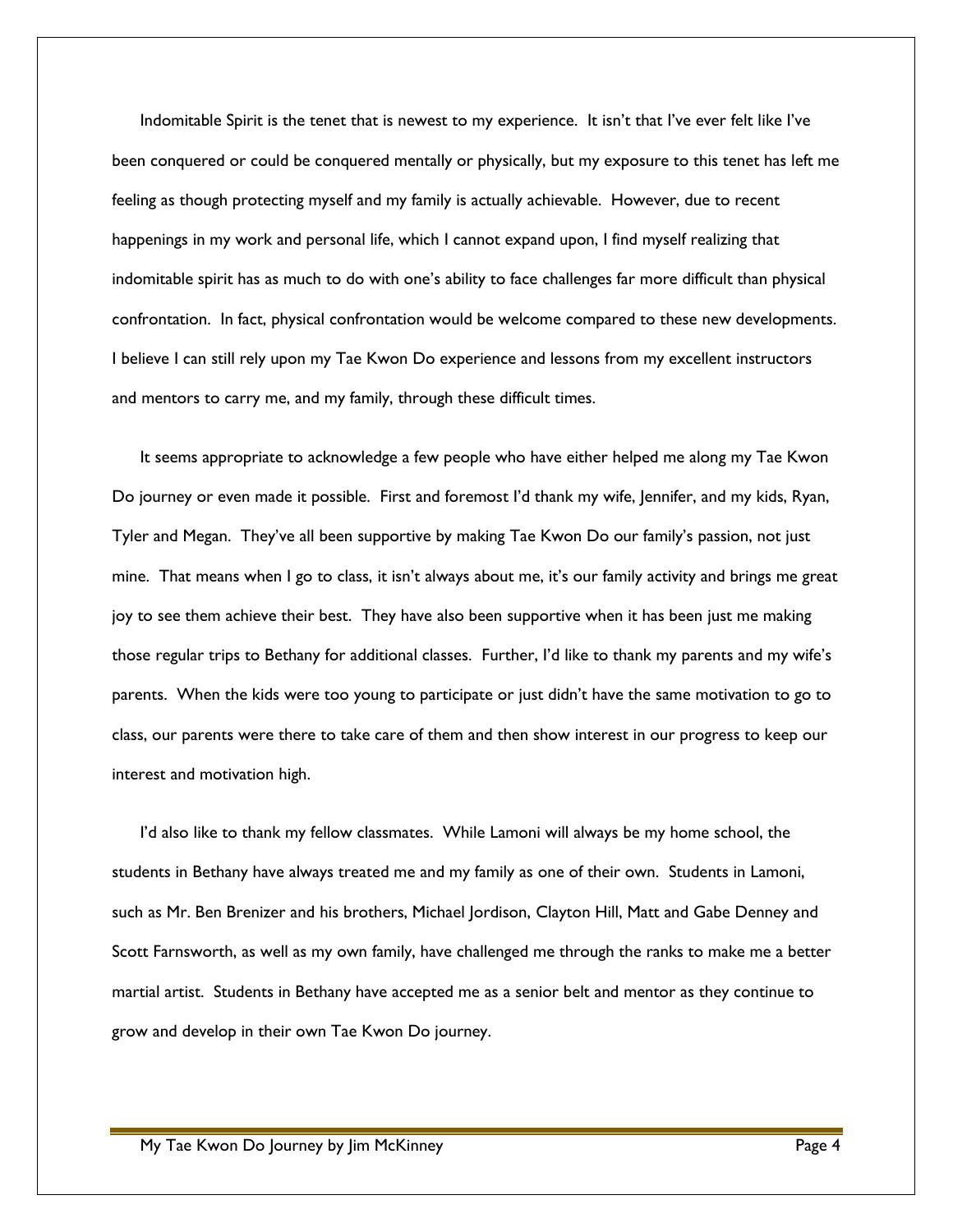Next I'd like to thank Mr. John Meek, my primary instructor in Lamoni. He was the first to introduce me to Tae Kwon Do and it has been through his teaching and faith in my ability that I not only got started, but kept going to where I am today.

Masters Terry Hall and Peggy Slatten and Mr. Tom Strade, all in Bethany, MO, have made it possible for me to reach this stage in my journey. Mr. Strade has made trips to Lamoni when Mr. Meek wasn't always available and has always challenged me. Master Slatten has provided a gentler but firm encouragement for me to achieve my best at every turn. She has been a wonderful source of information and counsel throughout my Tae Kwon Do journey. Master Hall has been a rock. Although my interactions with him have been more limited, I know he's, along with those who came before him, provided the foundation on which I can solidly build my Tae Kwon Do experience. I've had the privilege of seeing him work with Mr. Gary Hall as he prepares for his 5th Dan test, but also with a variety of white and colored belts as they begin their own Tae Kwon Do journey and struggle with one challenge or another.

There are many other black belts within Two Rivers Martial Arts, primarily those who teach in Trenton and St. Joseph, MO, who I've also grown to respect. I've only been able to take classes from them when they've occasionally come to Lamoni to substitute for Mr. Meek or Bethany to teach a Friday night Brown and Black belt class, but in those experiences I've come to respect them as instructors and individuals who exemplify the tenets of Tae Kwon Do. Additionally, many of the black belts who teach and train at the hub, such as Masters Clinton, Samuelson, Williams, Ferguson and Hammer to name a few, have provided my family and me with new and interesting experiences to incorporate into our Tae Kwon Do journeys.

Finally, I'd like to acknowledge Grand Master Woojin Jung. I know only a small portion of his story, but what I do know is an example worth following. I've been privileged to test under him both at the hub and in Bethany on different occasions and it is always a memorable experience. Given what I know